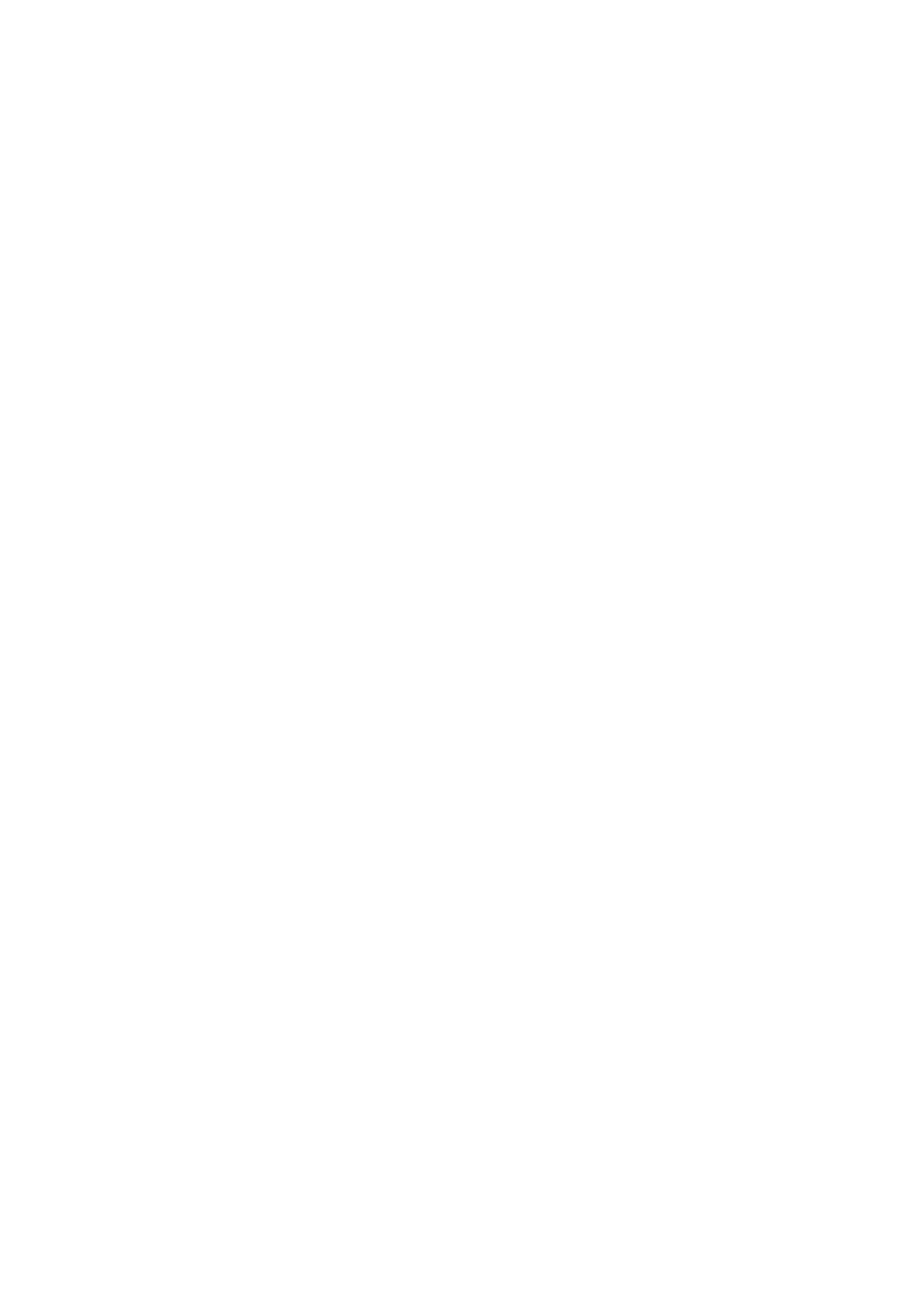## **BYRON SHIRE COUNCIL**

FINANCE ADVISORY COMMITTEE MEETING MINUTES 19 MAY 2022

## **Minutes of the Finance Advisory Committee Meeting held on Thursday, 19 May 2022**

**File No:** I2022/546

PRESENT: Cr M Swivel, Cr S Balson, Cr A Pugh, Cr A Hunter

Staff: Mark Arnold (General Manager)

Esmeralda Davis (A/Director Corporate and Community Services)

Phil Holloway (Director Infrastructure Services)

James Brickley (Manager Finance)

*The Committee determined that it will rotate the Chairperson for each meeting.*

*Cr Pugh (Chair) opened the meeting at 1.52pm and acknowledged that the meeting was being held on Bundjalung Country.*

APOLOGIES:

There were no apologies.

DECLARATIONS OF INTEREST – PECUNIARY AND NON-PECUNIARY

There were no declarations of interest.

## **ADOPTION OF MINUTES FROM PREVIOUS MEETINGS**

**Report No. 3.1 Adoption of Minutes from Previous Meeting 18 August 2021 File No:** I2022/536

### **Committee Recommendation:**

**That committee noted the minutes of the Finance Advisory Committee Meeting held on 18 February 2021.** (Hunter/Swivel)

*The recommendation was put to the vote and declared carried.*

### BUSINESS ARISING FROM PREVIOUS MINUTES

There was no business arising from previous minutes.